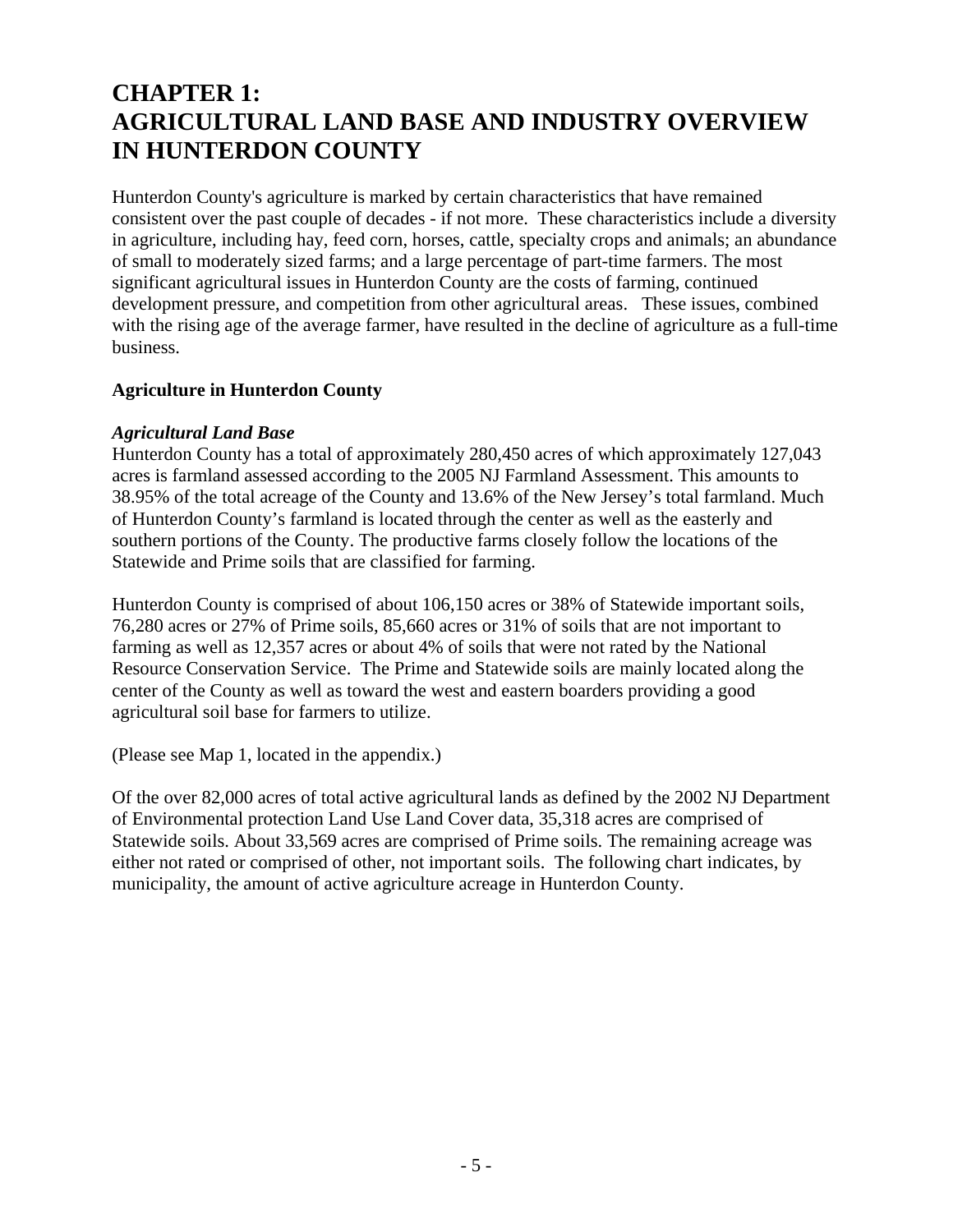| <b>Municipality</b>         | <b>Active Ag Acreage</b> |
|-----------------------------|--------------------------|
| Alexandria Township         | 7232                     |
| <b>Bethlehem Township</b>   | 3010                     |
| <b>Bloomsbury Boro</b>      | 162                      |
| Califon Boro                | 31                       |
| <b>Clinton Town</b>         | 120                      |
| <b>Clinton Township</b>     | 4025                     |
| Delaware Township           | 9680                     |
| <b>East Amwell Township</b> | 7996                     |
| Flemington Boro             | 4                        |
| Franklin Township           | 6953                     |
| Frenchtown Boro             | 64                       |
| Glen Gardener Boro          | 80                       |
| Hampton Boro                | $\overline{245}$         |
| High Bridge Boro            | 30                       |
| <b>Holland Township</b>     | 4238                     |
| Kingwood Township           | 7797                     |
| Lambertville City           | 3                        |
| Lebanon Boro                | $\overline{36}$          |
| Lebanon Township            | 3621                     |
| <b>Milford Boro</b>         | 92                       |
| Raritan Township            | 5534                     |
| <b>Readington Township</b>  | 8127                     |
| <b>Stockton Boro</b>        | 50                       |
| <b>Tewksbury Township</b>   | 5896                     |
| Union Township              | 3030                     |
| <b>West Amwell Township</b> | 4024                     |

Almost as important, if not more so, to farming as soils is water resources. About 1514 farms were utilizing the county soils in 2002 and 114 of those farms were irrigated totaling approximately 1058 acres of irrigated farmland in Hunterdon County according to the 2002 Census of Agriculture. The water sources that are currently tapped for irrigation include local wells, the Delaware River, the South Branch of the Raritan River, and various other water sources throughout the County. The Highlands Act has worked toward protecting the water resources of that very important region.

In order to address the requirements and goals of the Highlands Act, the Highlands Council analyzed the natural water sustainability of the Highlands Region to determine the amount of water required to protect aquatic ecological integrity and the amount "available" for water supply, and commercial, industrial, or agricultural uses. Where net water availability is negative, the sub-watershed is deemed a Current Deficit Area, meaning existing uses are exceeding sustainable supplies.

The physical infrastructure defines the limits for water delivery that are inherent to the system, while the NJDEP water allocation permits and associated limitations in water availability define the limits for water supply that are inherent to the water resources (e.g., aquifer, reservoir system).

The technical approach used by the Highlands Council for the Draft RMP (the Low Flow Margin (LFM) method, the calculation of consumptive and depletive water uses, and the use of the EcoFlow Goals approach to provide a basis for certain thresholds) is consistent with the methods being used by the NJDEP for the next New Jersey Statewide Water Supply Plan.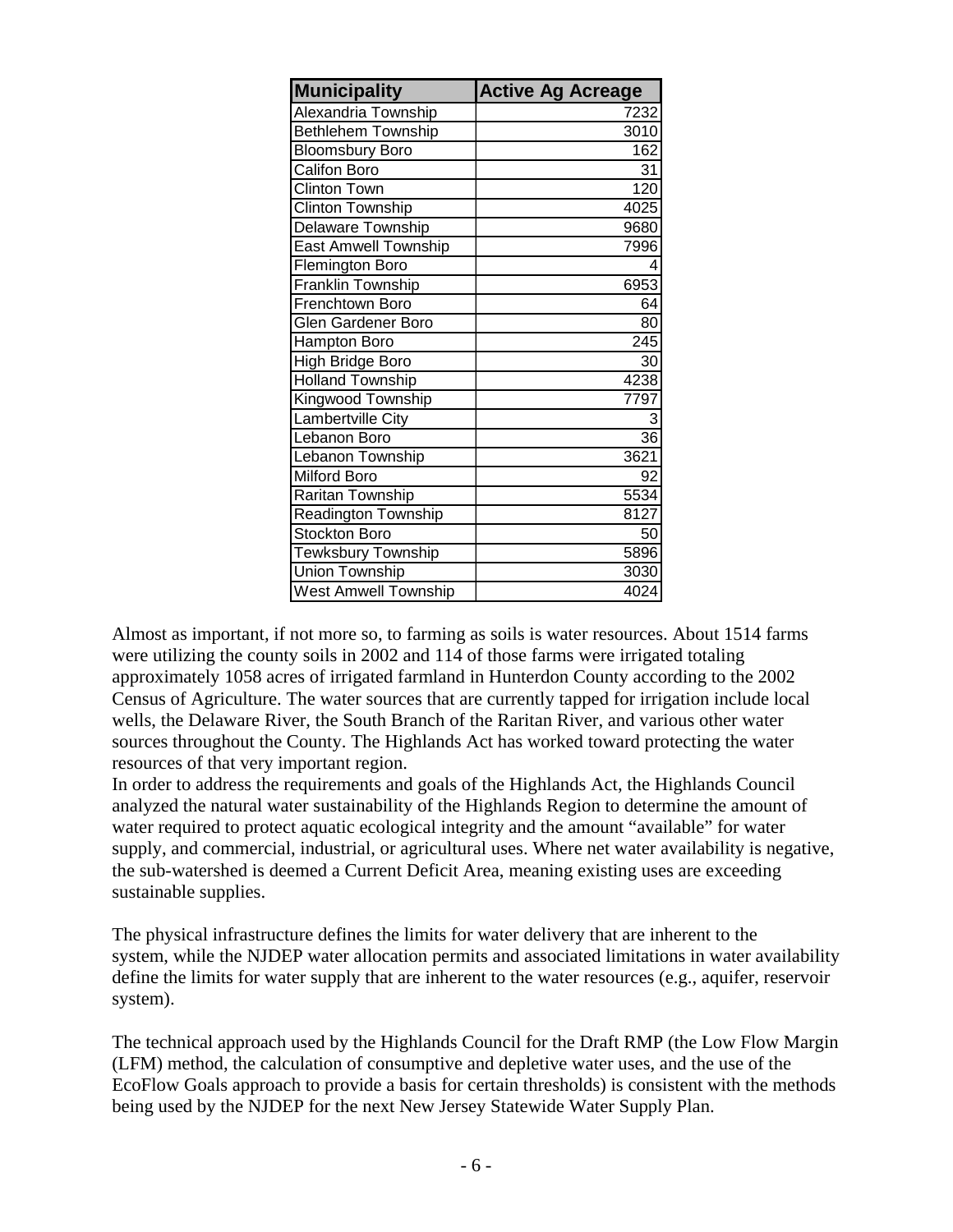The Highlands Council is proposing the following water availability policy:

 1. Assign water availability thresholds to entire HUC14 sub-watersheds rather than zones within sub-watersheds, based on the dominant Land Use Capability Zone (>75% of the sub-watershed) or on the Watershed Condition Indicator (High corresponding to the Protection Zone policy, Moderate to the Conservation Zone policy, Low to the Existing Community Zone policy). 2. Protect water supply safe yields from new consumptive and depletive water uses through a cross-reference to NJDEP water allocation regulations.

3. Provide limited, conditional water availability in deficit sub-watersheds. Realization of this availability would be conditioned upon 125% mitigation

4. For HUC14 sub-watersheds upstream of deficit sub-watersheds a policy of a 5% LFM, above current consumptive and depletive water uses (but not to exceed the standard thresholds).

5. Distribute available water within a HUC14 sub-watershed on the basis of RMP development and redevelopment potential.

There are currently no guidelines in the Highlands proposed policy for water allocation that specifically addresses water allocation policies for agricultural purposes in the Highlands. These policies, as noted above are strictly based on general HUC14 sub-watershed thresholds and deficit areas. There is no mention in these policies, for example, how agricultural water permit requests will be prioritized versus permit requests for residential development.



Source: NRCS SSURGO Version 2 soils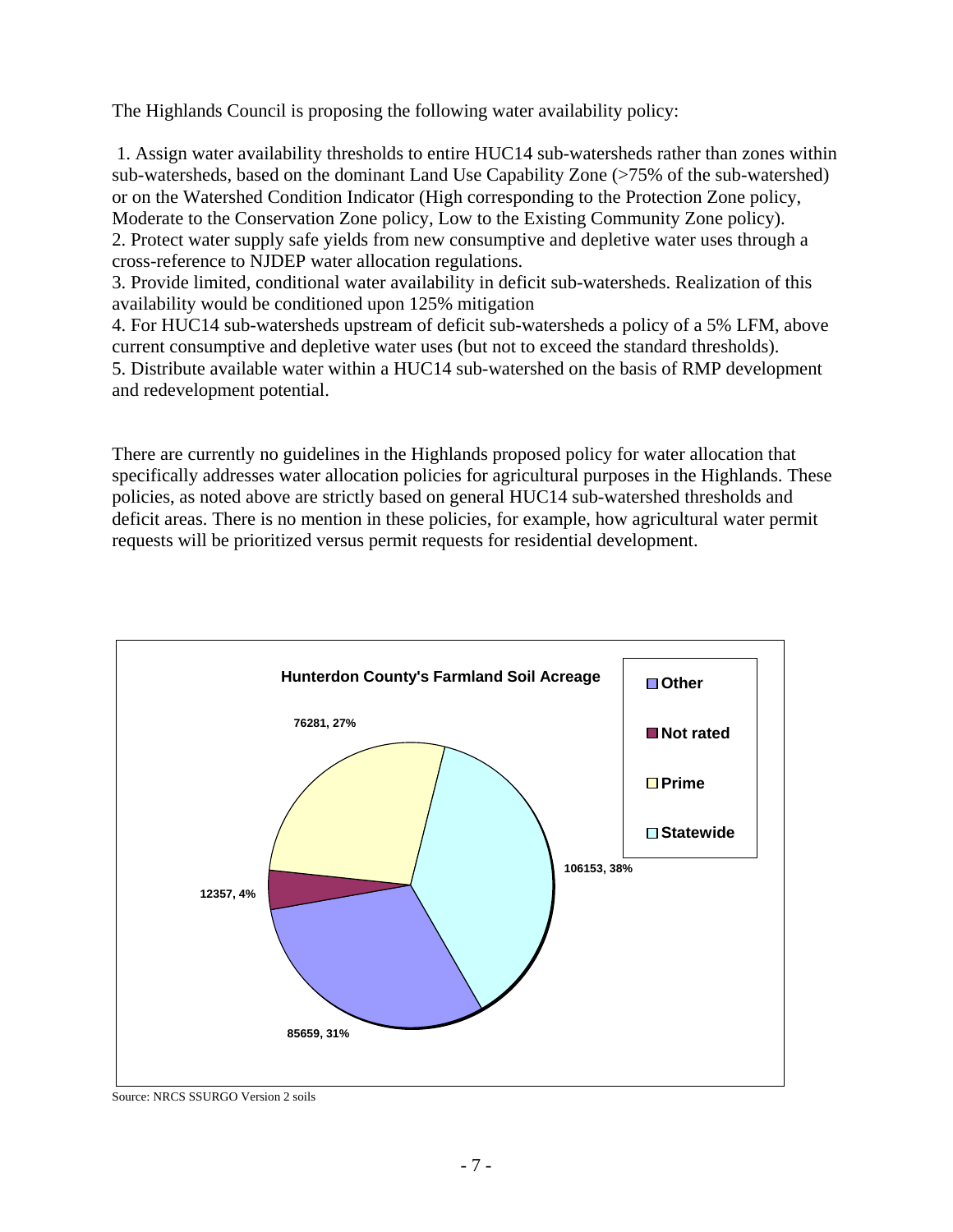### *Diverse Agriculture*

Agriculture in Hunterdon County has traditionally been diverse. In an interview, a N.J. Farm Bureau staff person explained how, for example, Cumberland County was largely vegetables, Salem County was corn and Hunterdon County was "very diverse". The diversity ranges from hay production, feed corn, horses, and cattle, to sheep, nurseries, grapes, and specialty crops and animals. The agricultural diversity is largely due to the above average soils that accommodate a variety of agricultural uses, the relatively good climate, and the combination of part-time and full-time farmers that are interested in various types of agriculture.

Of the approximately 280,000 acres that make up Hunterdon County, 131,572 acres or 47.8% of the land is farmland assessed according to the 2004 NJ Farmland Assessment. The majority of the farmland assessed acres are in active agriculture with a total of 84,844 acres. Harvested Cropland took up the greatest amount of active agriculture land with 59,113 acres, followed by Permanent Pasture with 16,888 acres and Cropland Pastured with 8,843 acres. This total number is down from the 1983 total of 102,449 acres in active agriculture.

The total amount of land available for agricultural use including woodland and equine acreage is also down from the 142,240 acre figure in 1983 with a total 131,572 acres for agricultural use according to the 2004 NJ Farmland Assessment. The total woodland figure for agricultural use is 45,983 acres, about 35% of the total amount of land for agricultural use in the County. This amount of woodlands is equal to the figure from the 1990 NJ Farmland Assessment; however the proportion of unattached woodland to attached woodland has evened out as of 2004. Equine acreage is up sharply from the 2000 figure of 542 acres to 745 acres in 2004.

Field crops dominate the land in active agriculture as the type of farming done in the county in 2004 with 49,430 acres; however the remaining acreage is divided among various other diverse forms of agriculture. Nursery operations used the second greatest amount of acreage for farming in 2004 with 3,681 acres. Vegetables were ranked third in the amount of acreage used with 1,006 acres. The remaining acreage was divided among cover crops, fruit, berries and grapes. The top five agricultural commodities of Hunterdon County reflect this diversity as well. The top commodity is nursery stock followed by hay and similar crops. The third commodity is horses, followed by grains and finally vegetables.

Value of Crops for Hunterdon County:

The Hunterdon County market value for all products sold in 2002 was \$ 42,267,000 dollars. The average amount of product sold per farm in Hunterdon County was \$27,917 dollars.

The breakdown for crops yields only was \$34,707,000 dollars. The breakdown for livestock and poultry products was \$7,560,000 dollars.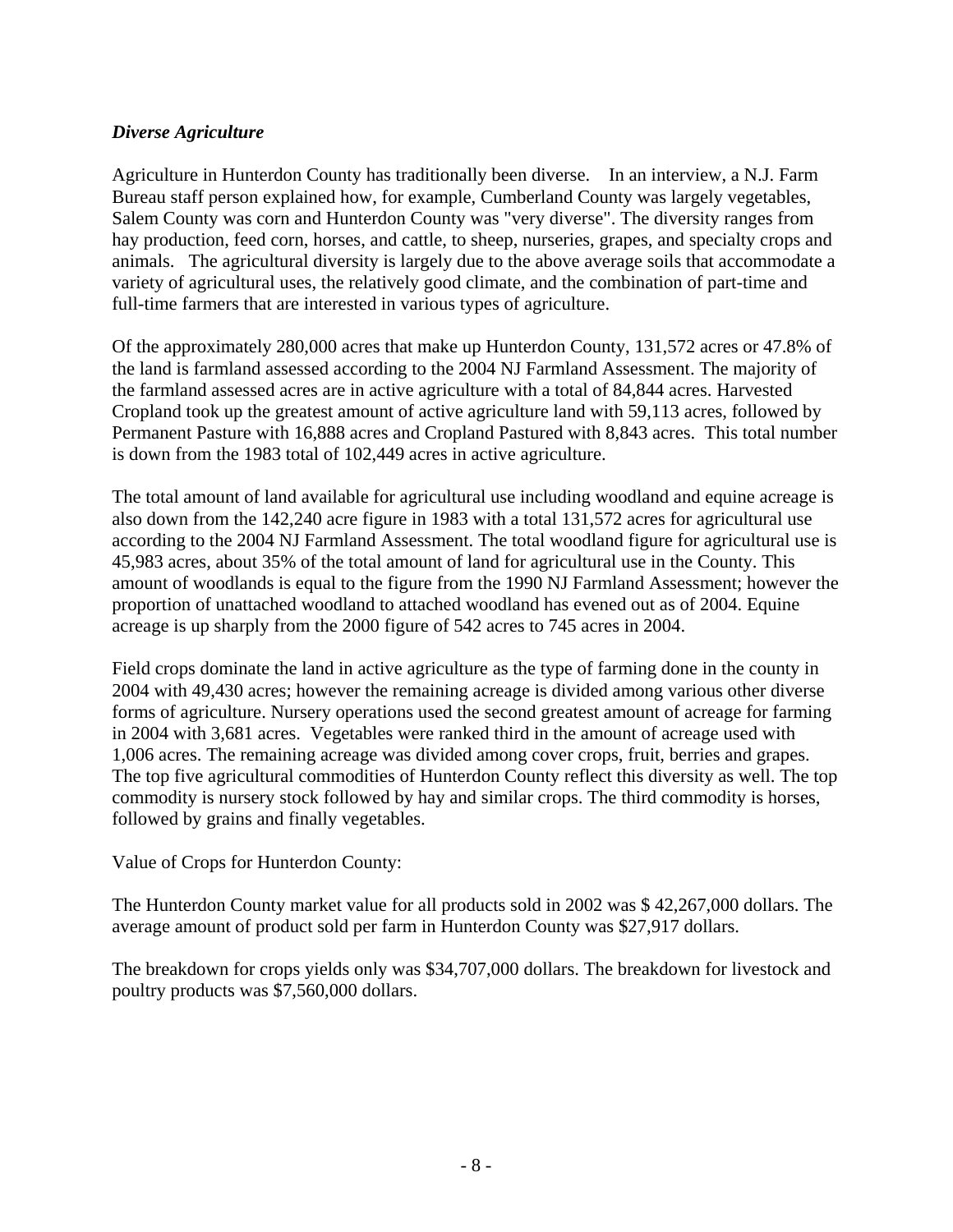

Source: 2002 USDA Census of Agriculture

| <b>Production Type</b>        | <b>Number of Farms</b> |
|-------------------------------|------------------------|
| Grain Corn                    | 90                     |
| Silage Corn                   | 25                     |
| <b>Wheat for Grain</b>        | 56                     |
| Winter Wheat                  | 56                     |
| Oats for Grain                | 23                     |
| <b>Barley for Grain</b>       | 7                      |
| Sorghum for Grain             | 8                      |
| Soybeans                      | 58                     |
| Vegetables harvested for sale | 101                    |
| Potatoes                      | 8                      |
| Chickens                      | 26                     |
| <b>Cattle and Calves</b>      | 295                    |
| Hogs and Pigs                 | 67                     |
| Sheep and Lambs               | 235                    |

*Snapshot of farming production in Hunterdon County:* 

Source: USDA 2002 Census of Agriculture

#### *Hunterdon County as compared to other counties in NJ:*

Hunterdon County leads the state in many agricultural areas. Hunterdon ranks number 1 for total farms with 1,514. Sussex County ranks second with 1,029 farms. According to the 2002 census of agriculture, Hunterdon was number 1 in the state for total acreage in farming with 109,241 acres. Warren County was ranked second with 78,042 acres.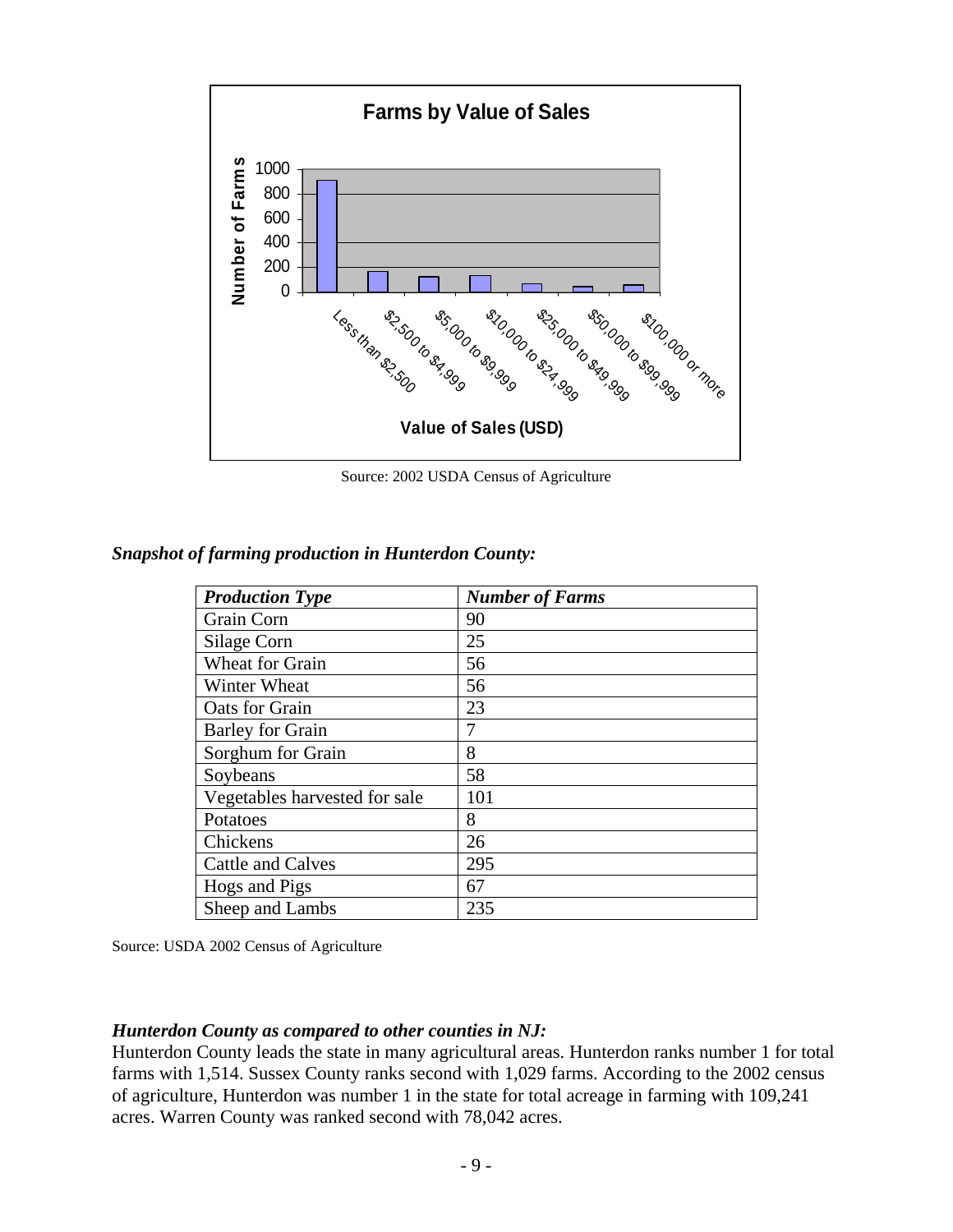

Source: 2004 NJ Farmland Assessment

#### *Crop Production and Market Value Trends over the Last 20 Years*

As indicated in the tables below, the statistics for the top crops that were in production over the last 20 years show a rise in market value as production has fallen.



**Crop Production**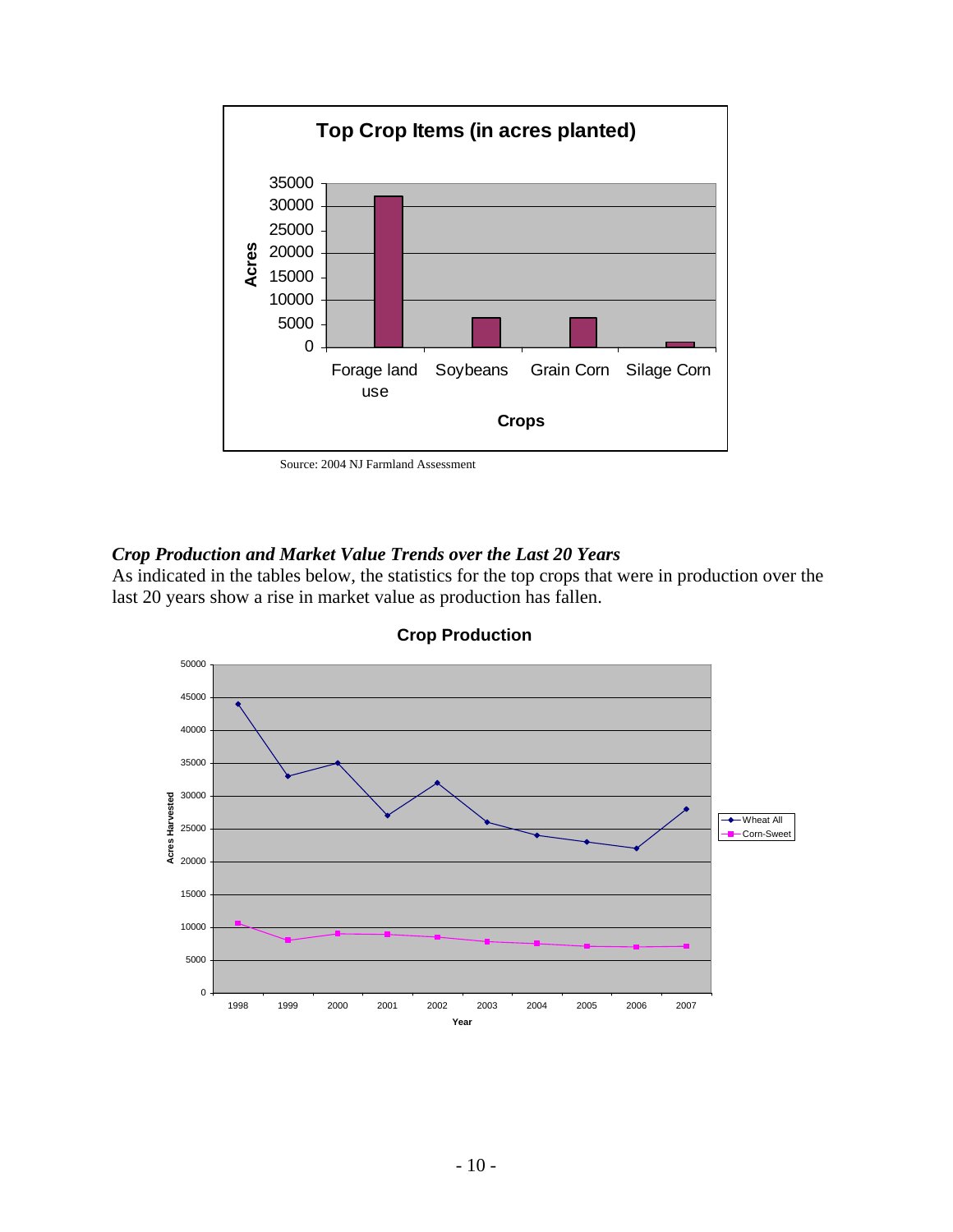**Crop Production**



**Sweet Corn Prices**

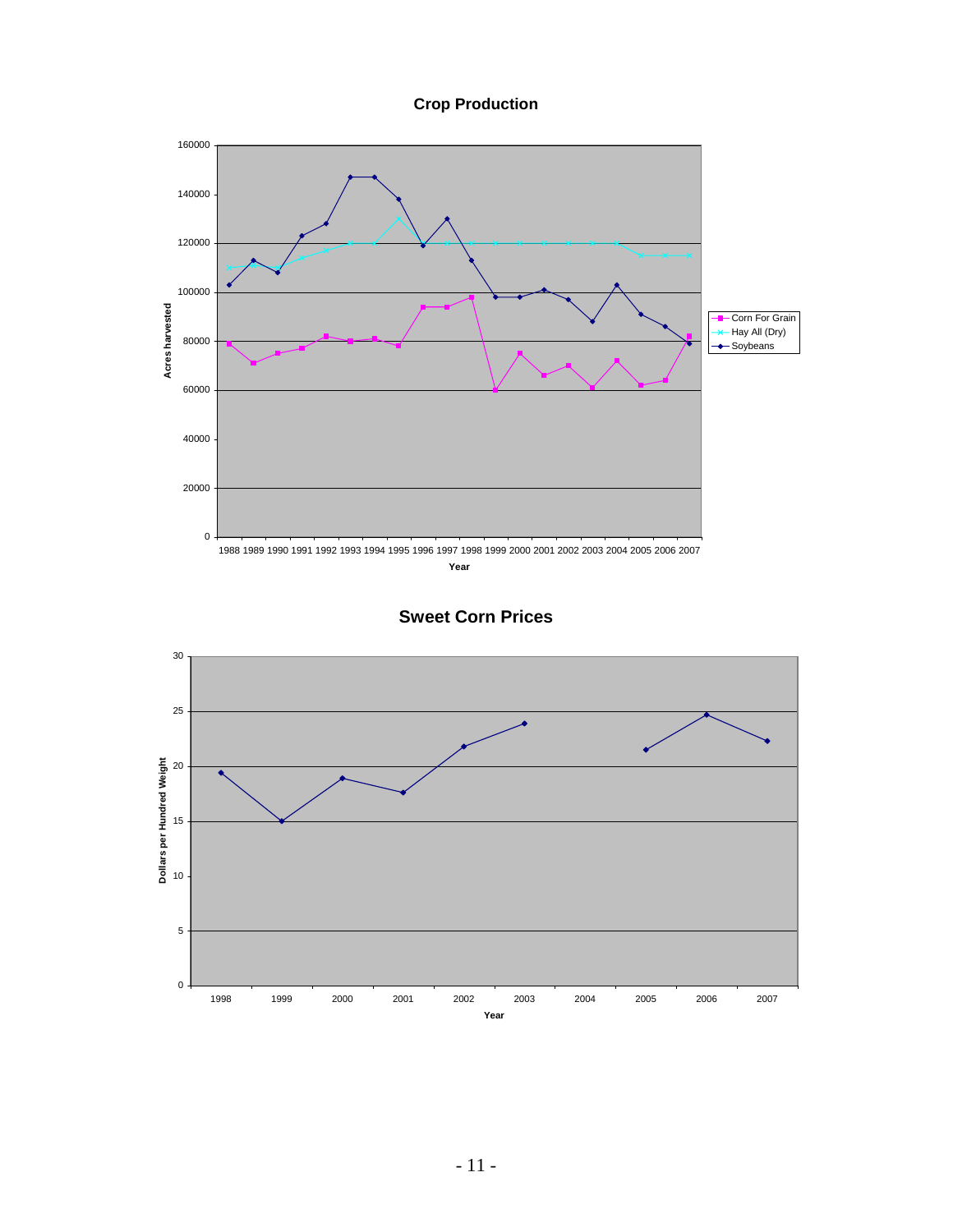## **Wheat (all) Prices**



**All Hay (dry) Prices**

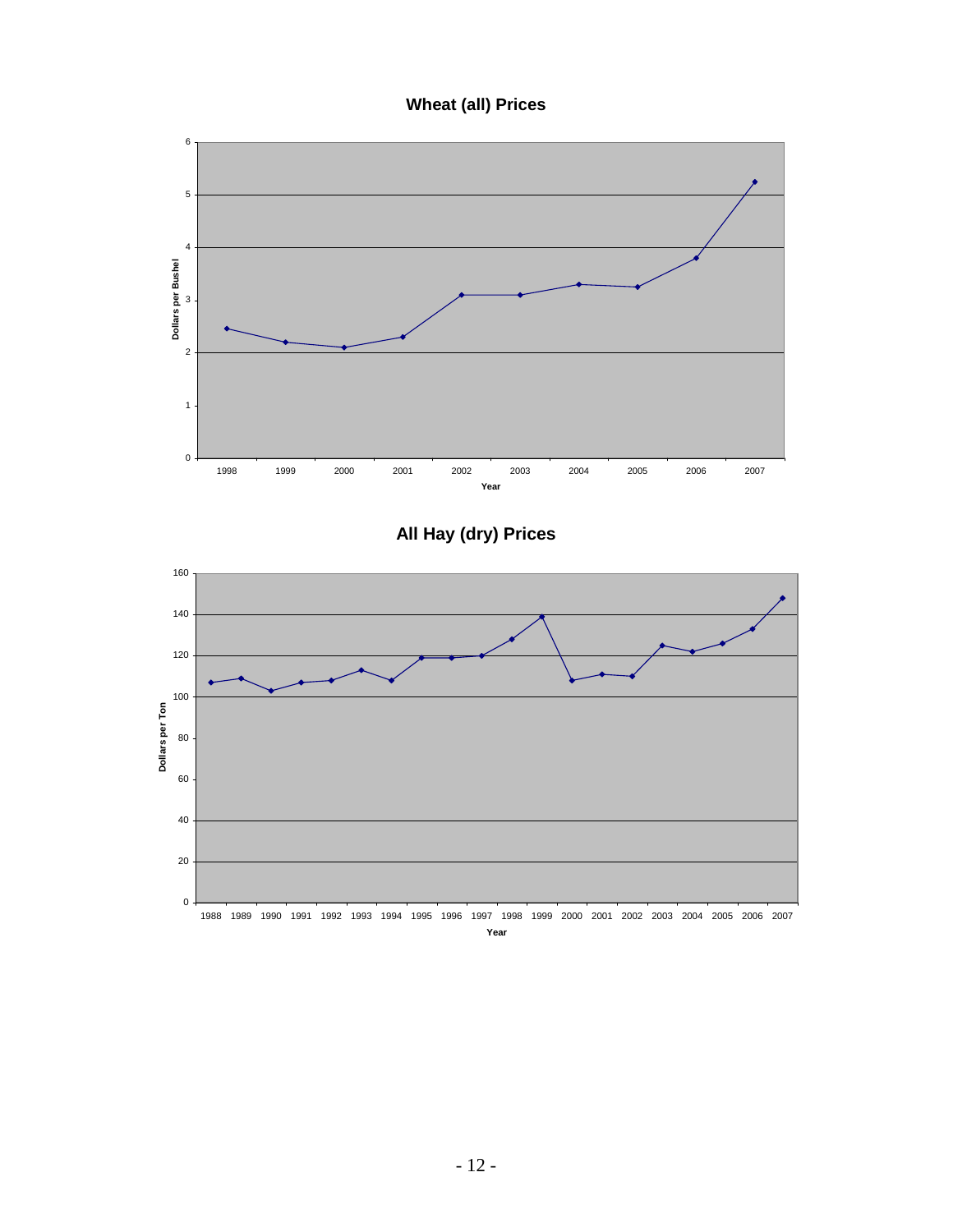



#### **Soybean Prices**



Source: National Agriculture Statistics Service – New Jersey

Livestock trends are also telling of the shift in agriculture within the county over the years. Where in 1997, there were 8,095 farms in Hunterdon County that sold livestock, poultry and their associated products, that number has dropped to 7,560 farms in 2002 according to the Census of Agriculture. Statewide, the number of livestock farms was stable compared to Hunterdon County, with 3,825 farms in 1987, 3,605 in 1992 and 3,228 farms in 1997.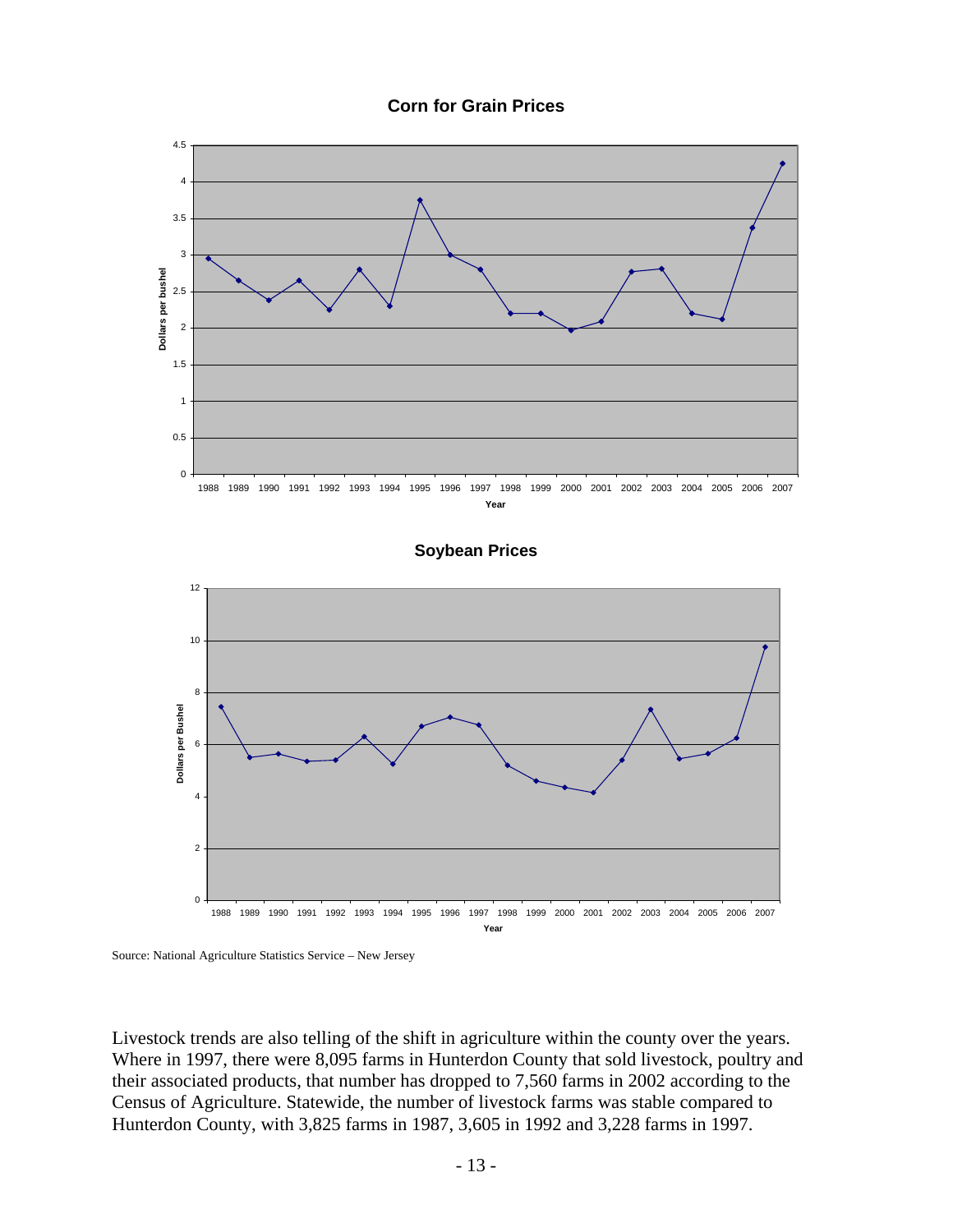When these figures are broken down by type, it is more telling as to where this shift in livestock has occurred. The number of dairy farms in Hunterdon County has decreased from 30 in 1997 to only 10 dairy farms in 2002 while the number of poultry and egg farms has increased from 107 in 1997 to 151 farms in 2002. The amount of pig and hog farms has remained stable from 1997 with 66 farms with only a loss of 1 farm in 2002.

The value amount of dairy products has dropped along with the loss of local Hunterdon County dairy farms. In 1997 there were \$2,802,000 in sales of dairy products and only \$1,520,000 in 2002 according to the Census of Agriculture. This number is in sharp contract to the value amount seen in 1987 with \$6,484,000. The value amount for hogs and pigs sold has likewise fallen, with \$516,000 in 1987 and only \$255,000 in 1997, dropping further to \$113,000 in 2002.

This shift in farming practices also has an impact on the land needed for the type of production.

#### *Small to Moderately Sized Farms*

There are 109,241 acres of active farmland that comprise the 1514 farms in the county. The number of farms has grown since 1982 when the number of farms totaled 1180. The total acreage has been reduced however, shrinking from greater than 120,000 acres to the current 109,241 acres. This supports Hunterdon County's agricultural diversity and how it has been accomplished on relatively small to moderately sized farms. Contrary to the current national trend in agriculture towards larger, consolidated farms, the trend in Hunterdon County and throughout most of New Jersey is the reverse.

In 1982, the average size of a farm in the County was 102 acres, which dropped to 72 acres in 2002, according to the U.S. Census of Agriculture. More telling of the typical farm is the median size which, in 2002 was 24 acres down from 27 acres in 1997. This number is reflected in the breakdown of Hunterdon County farms by size: 341 farms between 1 - 9 acres, 722 farms between 10 – 49 acres, 328 farms between 50 – 17acres, 86 acres between 180 – 499 acres, 28 farms between 500 – 999 acres, 9 farms between 1000 – 1999 acres and 2 farms that are greater than 2000 acres. The decreasing average farm size is due to the loss of large farms and the significant increase in small, "part-time" farms.

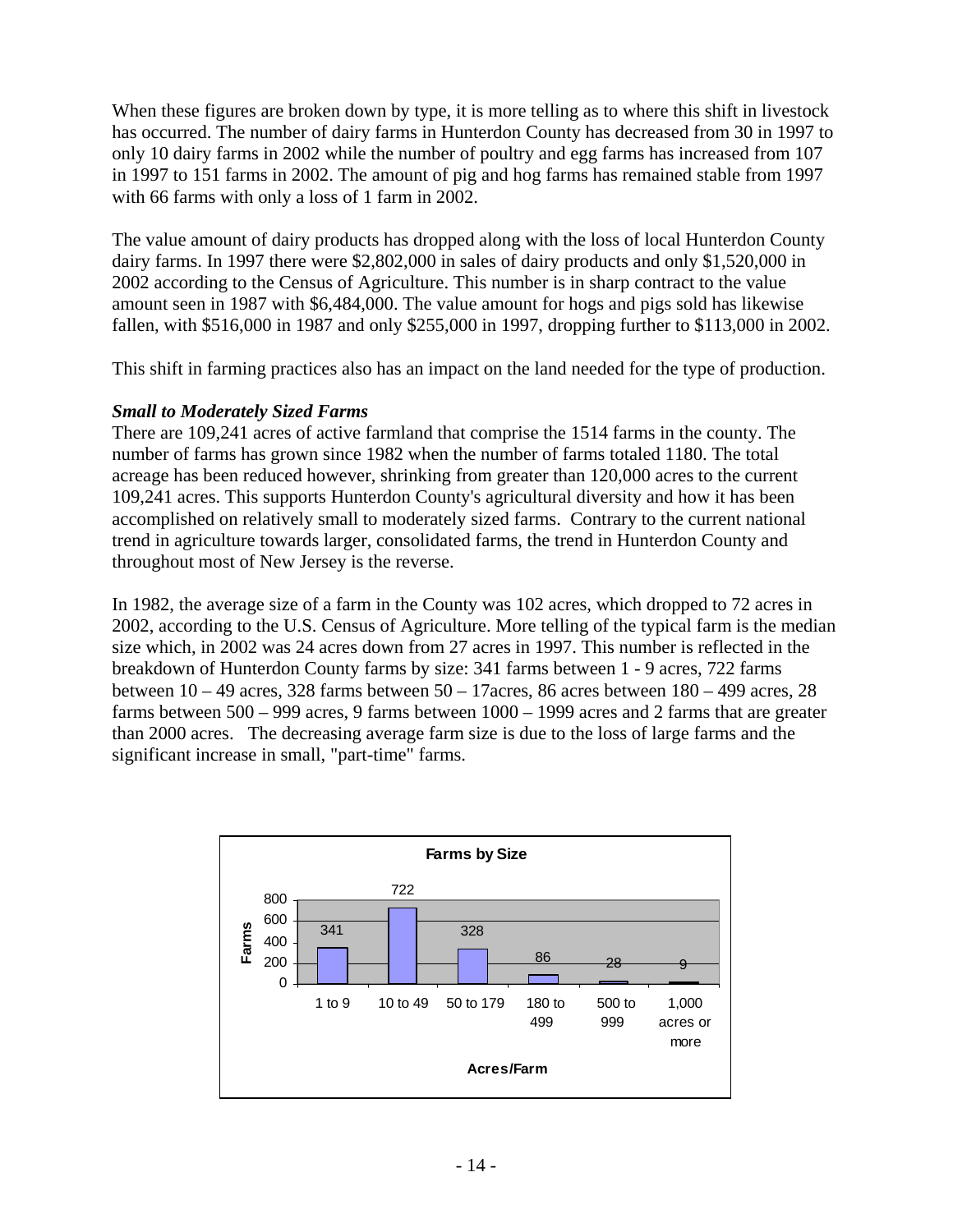#### *Part-time Farmers*

The increase in the number of small farms can largely be attributed to two reasons. One, in Hunterdon County there has historically been a large number of part-time farmers - people who derive the majority of their income from non-farm related work. A combination of the rural and scenic qualities of Hunterdon County and interstate access to major employment areas has made it a popular place to farm "a few acres" for enjoyment. People who enjoy the rural lifestyle are able to commute to work and come home and enjoy their "part-time farms". Part-time farmers



do not need a minimum farm size for income and large farms tend to be too much to manage thus, the smaller farm. The predominance of part-time farmers is also a result of farmers not being able to make enough profits for a full time occupation.

Whereas the ratio in other New Jersey counties of full-time farm operators to part-time farmers is 1:1 or 2:1, in 1997 Hunterdon County had a full-time to part-time ratio of 1:2, meaning there were half as many full-time farmers as part-time farmers. In recent years, according to the 2002 US Census of Agriculture, that ratio has leveled off to more echo the statewide numbers that are closer to a 1:1 ratio. In 2002, of the 1514 farm operators in Hunterdon, 52.8% do not claim farming to be their principal occupation, according to the U.S. Census of Agriculture. In fact, since 1974, the majority of Hunterdon County's farms were farmed by part-time farmers, however this most recent survey in 2002 shows a significant increase in the amount of full-time farm operators than the Census of Agriculture has shown historically.

#### *The Cost of Farming*

Large farm operations, particularly dairy and grain operations, have been declining in Hunterdon County for several decades. The price of dairy and grain commodities has been relatively low over these years and contributes to low and/or unpredictable farm incomes. Over the last two decades, milk and grain prices fluctuated but never increased in proportion with the cost of living in Hunterdon County until recently. In 1980, the price paid to farmers for milk was \$13.38/cwt; in 1990 it was \$15.30/cwt and in 1995, it was \$13.30/cwt. In June of 2007, the price received for milk showed significant increase up to \$20.20/cwt. For feed corn, farmers received \$3.59/bushel in 1980; \$3.00/bushel in 1990 (June) and \$2.50/bushel in 1995 (June). In June of 2007 the price per bushel has skyrocketed to \$3.51. This rise has closely followed the rise in corn used for ethanol production for addition to gasoline. This change in the market is felt throughout various agricultural products, as some farmers are abandoning previously profitable crops to take advantage of the high prices for others. Some farmers adopted new farming strategies that either increased crop yields or profit margins; others shifted directions in farming and chose new, more profitable products as a result of the new price increases for different products. Typically the latter requires investments and risks that many farmers, unfortunately, can not afford because of either retirement or financial needs.

While farm income has been relatively low, farm production costs continue to be high for farmers. New Jersey has been described as having the highest cost of farming in the country. In 1997, the average farm production expenses were \$24,601, which represents a sizeable portion of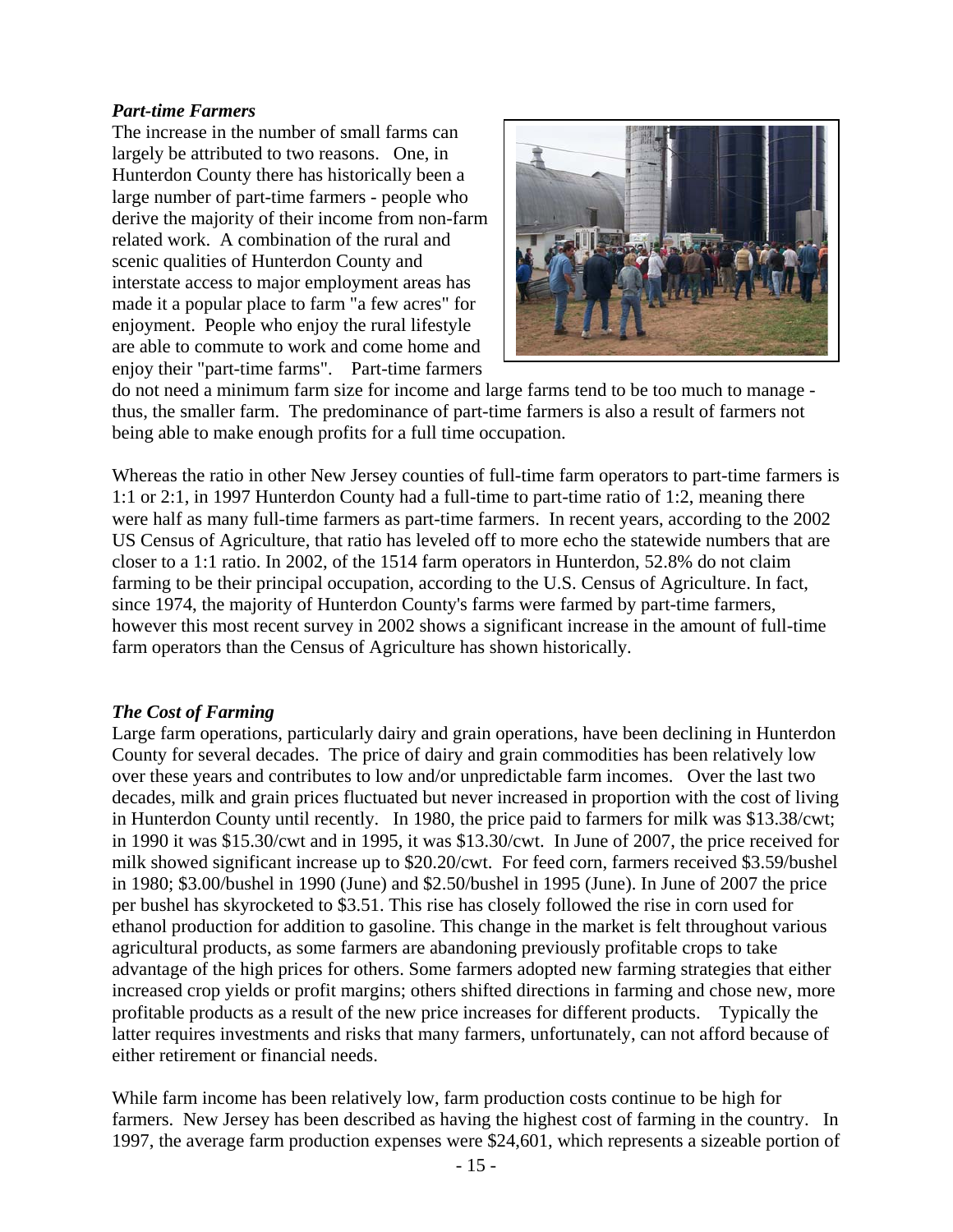the \$27,461 average dollar amount of agricultural products sold. That number has not changed much according to the 2002 US Census of Agriculture with a \$27,917 average dollar amount of agricultural products sold. The largest category of production expenses in Hunterdon County is property taxes, due to high property values. Other large categories of farm production expenses include the cost of hired labor, feed for livestock, and repair and maintenance of buildings and equipment.

### *Agricultural Support Services*

Due to the rural nature of Hunterdon County and the intensity of agriculture in the region, there are a number of businesses that have located themselves within easy reach of the local farmers. Various farm equipment dealers are located in the area to sell new equipment and service existing as well, such as 4-T's Farm, Powerco, Inc., and D&R Equipment Inc. There are also used equipment dealers located in the area that provide a lower cost alternative to buying new equipment.

Along with the equipment dealers, seed suppliers are also located within the area to provide farmers with close support for their planting needs. Alliance Seed Incorporated, Farmer's Brokerage & Supply, Inc., National Seed Co. of NJ, Inc, United Horticultural Supply are some of the seed suppliers in the area. Closely associated with the seed suppliers are the suppliers of products that help protect the crops such as pesticides. There are various companies that provide pesticides as well as aerial applications of such. Much of these businesses are moving toward more nationally based outfits with the ease of transport and ordering through the internet. This creates and opportunity for greater diversity in products made available to local farmers that normally would not be exposed to such a wide array of products.

Local auctions are also a great service that allows for the sale and trade of agricultural goods at the local level. Many are held in the area that allow for local products to be concentrated within the area to the benefit of neighboring farmers. In addition to the available auctions, farm markets are also a great outlet for local farmers and their use is on the rise in Hunterdon County.

Many farmers would like to see more support services in the area, however they recognize the change in the business and the trend toward a more internet-based industry. With the continued growth of internet only businesses and the ease of shipping through major companies, as needs expand farmers will look more toward businesses that may not be located nearby. Rutgers Cooperative Extension of Salem County has put together a document listing those service providers that are available to New Jersey farmers. This can be found at the following address: http://salem.rutgers.edu/greenpages/service.pdf

#### *Supplemental on-farm income*

Many farmers are supplementing their farm incomes with *farm-related* and *non-farm related* businesses and activities. This is happening not only in Hunterdon County, but throughout the country. According to the FARMs Commission report, November, 1994, supplemental *farmrelated* income on New Jersey farms includes hunting/fishing; leaf composting; farmstand marketing; picnic facilities; pick-your-own operations; petting zoos; hay rides; farm tours; and bed and breakfasts. Hunterdon County farmers are including many of these activities in their farm operations, particularly hay rides, pick-your-own operations, corn mazes, and farmstands. *Non-farm* businesses are an additional source of income for farmers. In Hunterdon County, *nonfarm* businesses include school bus drivers, vehicle repair shops, arbor businesses and construction and excavating companies.